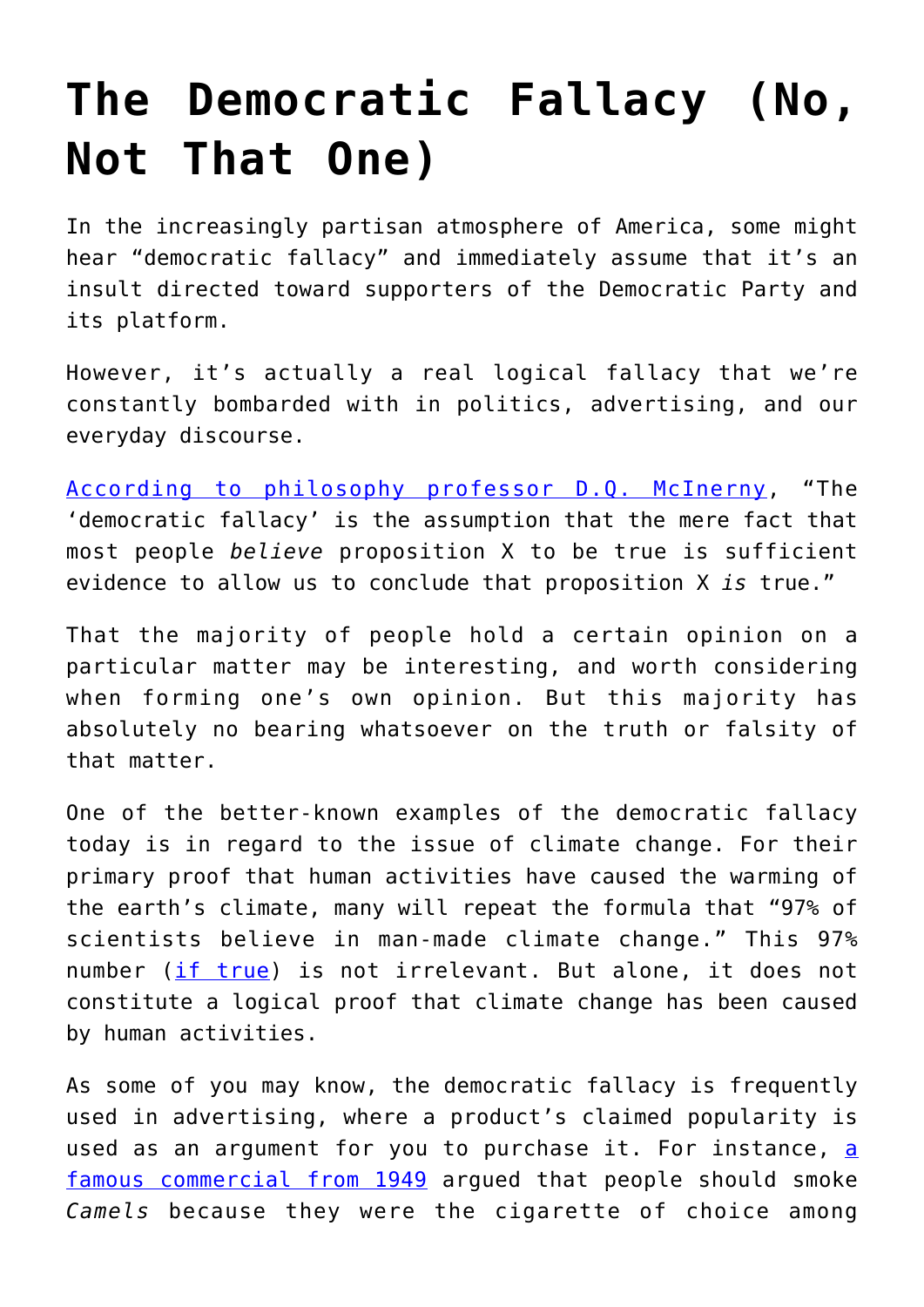doctors:

"In a repeated national survey, doctors in all branches of medicine, doctors in all parts of the country, were asked: 'What cigarette do you smoke, Doctor?' Once again, the brand named most was *Camel*. Yes, according to this repeated nationwide survey, **MORE DOCTORS SMOKE CAMELS than any other cigarette**."

The democratic fallacy is known by several other names, some of which include the appeal to the crowd, the bandwagon fallacy, and the *argumentum ad populum*. As Professor Robert Carroll [explains,](http://skepdic.com/refuge/bio.html) human psychology makes us easy prey for the *ad populum* fallacy:

*"The ad populum fallacy is seductive because it appeals to our desire to belong and to conform, to our desire for security and safety… A clever manipulator of the masses will try to seduce those who blithely assume that the majority is always right. Also seduced by this appeal will be the insecure, who may be made to feel guilty if they oppose the majority or feel strong by joining forces with large numbers of other uncritical thinkers."*